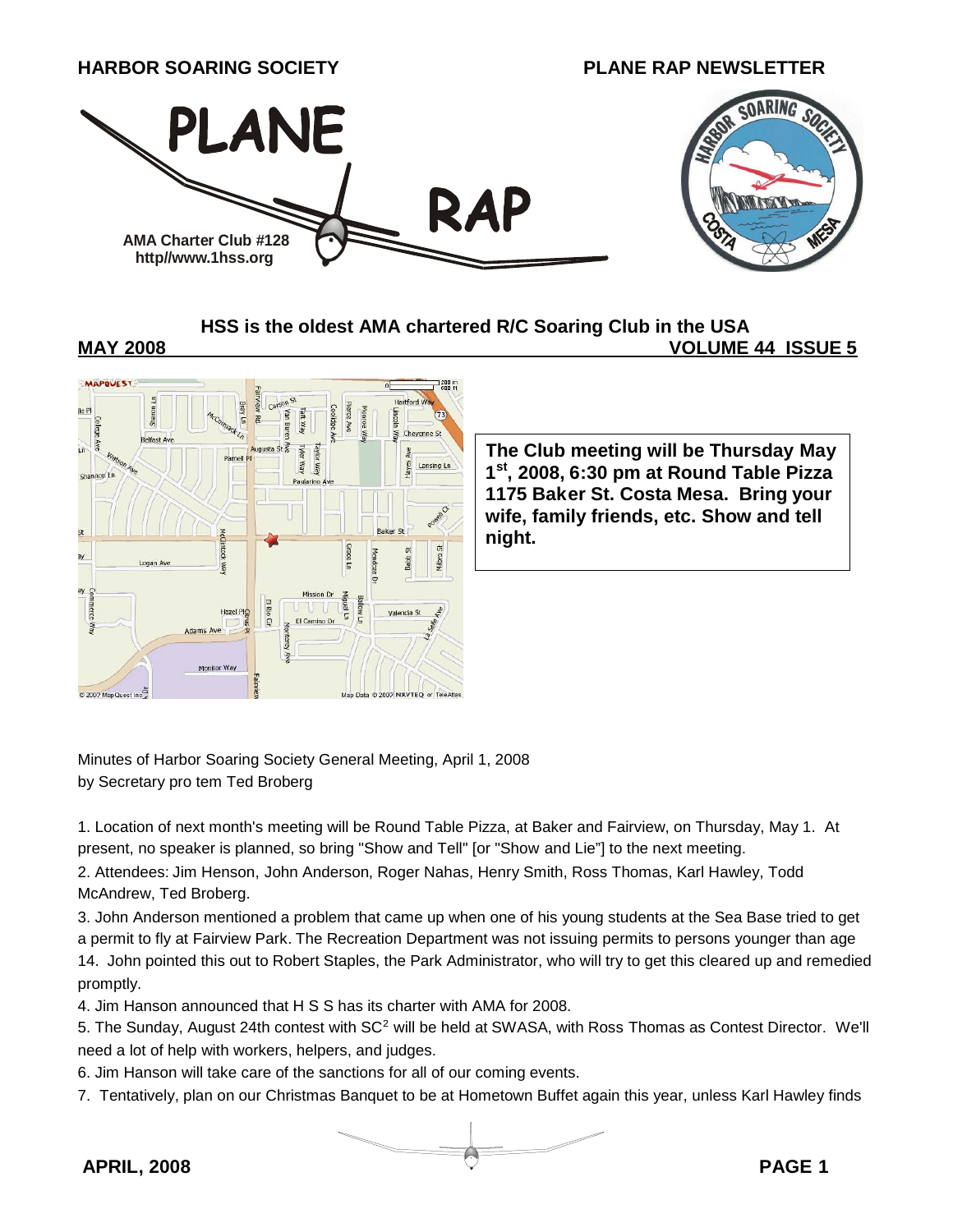a closer location.

8. John Anderson suggested that the three Instructional Pilots (John, Karl, Ted) arrange to get together for a Planning/strategy session. Saturday afternoons are best for Karl.

9. Devon Dow told Jim Hanson that the HSS website has just been updated.

10. Karl went to City Hall, where he gathered that Friends of Fairview Park is no longer appointing anyone more to the committee right now. John Anderson is still in contact with many of the persons involved.

11. John A. reminded us about the Nature Walk this coming Saturday, and the Park Cleanup the following Saturday.

12. For a future meeting idea, John A. has some contacts with people who could show what has been and is being done with FLYING CARS.

13. Roger Nahas, M.D., made a presentation of a revolutionary aircraft auxiliary wing system he has been developing, with assistance and interest from U C Irvine and NASA. Jim Hanson recommended to Roger that he look into Eagle Tree data retrieval system. It provides in-flight data recording hardware that is quite light, yet can provide lots of data. Congratulations and compliments to Roger for his intriguing idea, and fine presentation of this fascinating, technical idea!

14. John Anderson showed two of his project planes, a Multiplex Twin Jet, and a Craft Chipmunk. He also passed around photos of his odd little Japanese sea-plane.

15. Jim Hanson shared an idea he's using to cast a lead nose-weight to fit closely into his project full-house glider

#### **VARIABLE INCIDENCE AUXILARY (VIA) WINGS;**

Roger Nahas, M.D., made a presentation of a revolutionary aircraft auxiliary wing system he has been developing, with assistance and interest from U C Irvine and NASA. He showed a model Cessna 172 wing with his modifications, and a video presentation (on Jim's laptop computer) of the model in flight. The combination of his Nahas Auxiliary Wing and a split flap make it possible to shorten take--off and landing speeds and distances, and an aircraft's stall speed by roughly 1/3. Lift characteristics and lift/drag ratios are greatly improved. Wind tunnel and in-flight motion pictures show vortex action that produce greater lift that conventional wings, even those equipped with Fowler flaps. Ultra-short landings are made possible, and emergency landings are shown to be more survivable with the Nahas system, due to the reduced stall speeds possible. All this could also lead to smaller wings that have comparable flight characteristics to standard-area wings.

Roger also mentioned that there is a new category of aircraft: S L A, or Sport Light Airplanes, which land at about 40 miles per hour. Such planes, if equipped with the Auxiliary Wing technology, could likely land at 25 miles per hour, without losing stability or maneuverability. Henry Smith told Roger that he has two acquaintances who are aerodynamicists, and who would likely be very interested in connecting with Roger in regard to his research on this idea.

**APRIL, 2008 PAGE 2**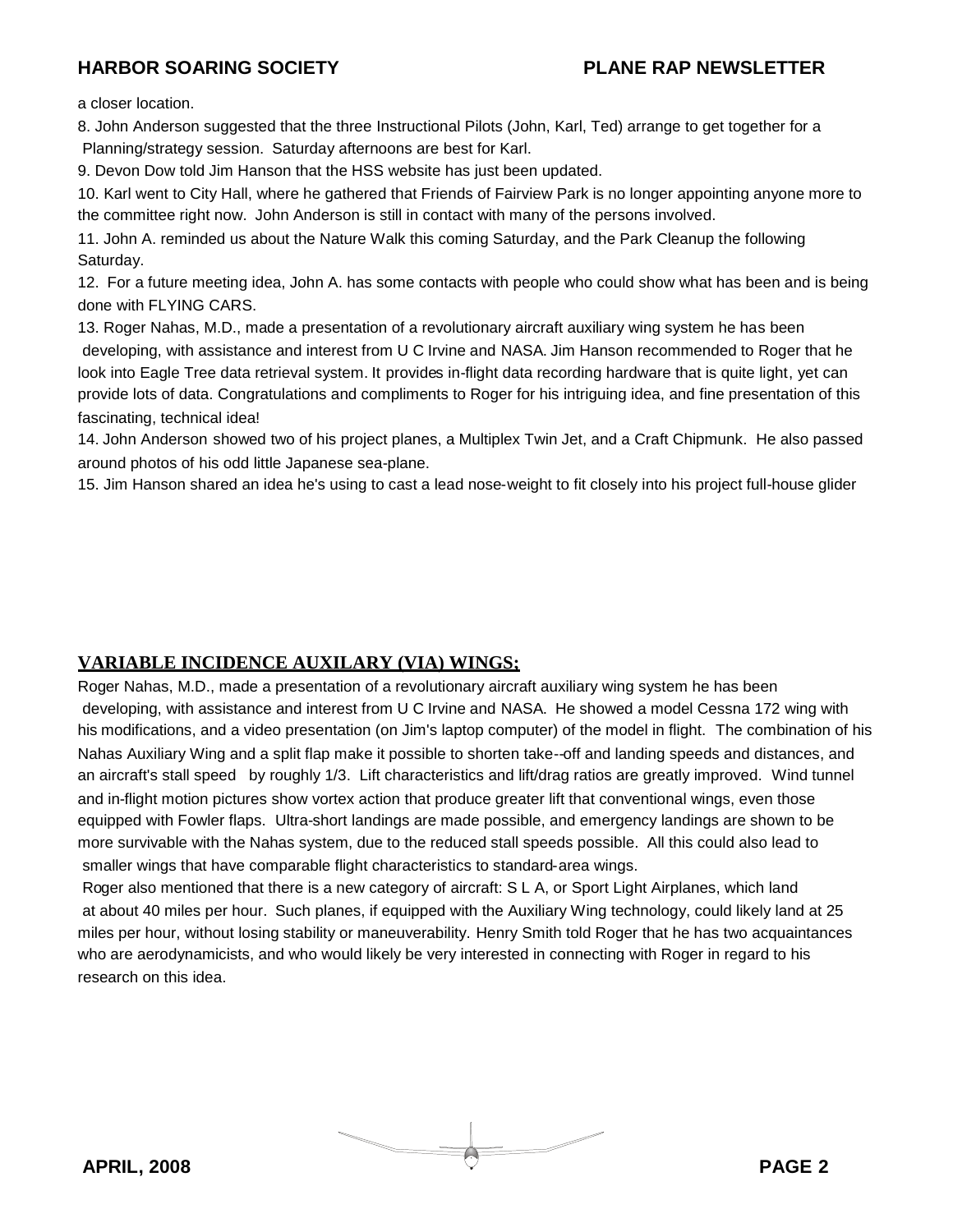

Roger Nahas showing aux. wing system. Close up of flaps and linkage.



GENERAL DIRECTIONS by John Anderson, General Director

On behalf of HSS, I participate in various liaison and goodwill activities. For example, in April:

1. My Sea Scout-based model plane class successfully completed their e-powered air-car project and with Berkeley Green, we began a new class project - a large foam Delta Dart. I modified the design to allow for the initial model to progress from a hand-launched glider, to towline glider, to rubber-powered free-flight (with detachable motor stick), to e-powered free-flight, and finally to RC park flyer-assuming that the models survive to that stage. We have also been focusing on the fine art of repair work…concurrent with the first flights of the hand-launched gliders last week!

2. I'll be participating in the Sea Scout base open-house this Saturday-by demonstrating indoor RC blimps, flight simulators, showing AMA dvds, and generally answering questions about model aviation…all against the backdrop of our HSS poster board informational display.

3. Participated in Costa Mesa's Fairview Park Wildflower Walk on Saturday April 5<sup>th</sup> (after which I got some hi-start glider flying in). Several of the environmentally-oriented participants were quite interested in Jim Ward's new photo plane (he previously has done some very significant photo missions for the Huntington Beach Wetlands Conservancy; Orange Coast River Park, Fairview Park-vernal ponds, etc). And some of his fine work is prominently displayed at the new Wildlife Care Center on PCH (near the AES power plant) - a great example of positive public relations!

4. Participated, along with 5 or 6 HSS volunteers in the City' Annual Fairview Park cleanup, we spent about two hours picking up trash in various areas of the park. My special thanks to our HSS volunteers who gave up a bit of their flying time to help.

5. I picked up six nice glider kits generously donated by Del Kahan via Fred Hesse for the HSS training program (Thanks to both!). In that regard, I'll be working with our Training Committee (Karl Hawley, Ted Broberg, Berkeley Green, and me) to scope out a more comprehensive education/training/safety program. Your suggestions, donations, and help are welcome. More on this later.

6. I have been monitoring the City's vernal pond improvement program. Preliminary plans show a potential extension of the pond area encroaching into the winch launch path. I have called this to the City's attention and will follow up as needed. Also I have been working with the City to provide a "junior" flying permit for kids 7-14. This should be approved by the Parks and Recreation Commission in early May.

**APRIL, 2008 PAGE 3**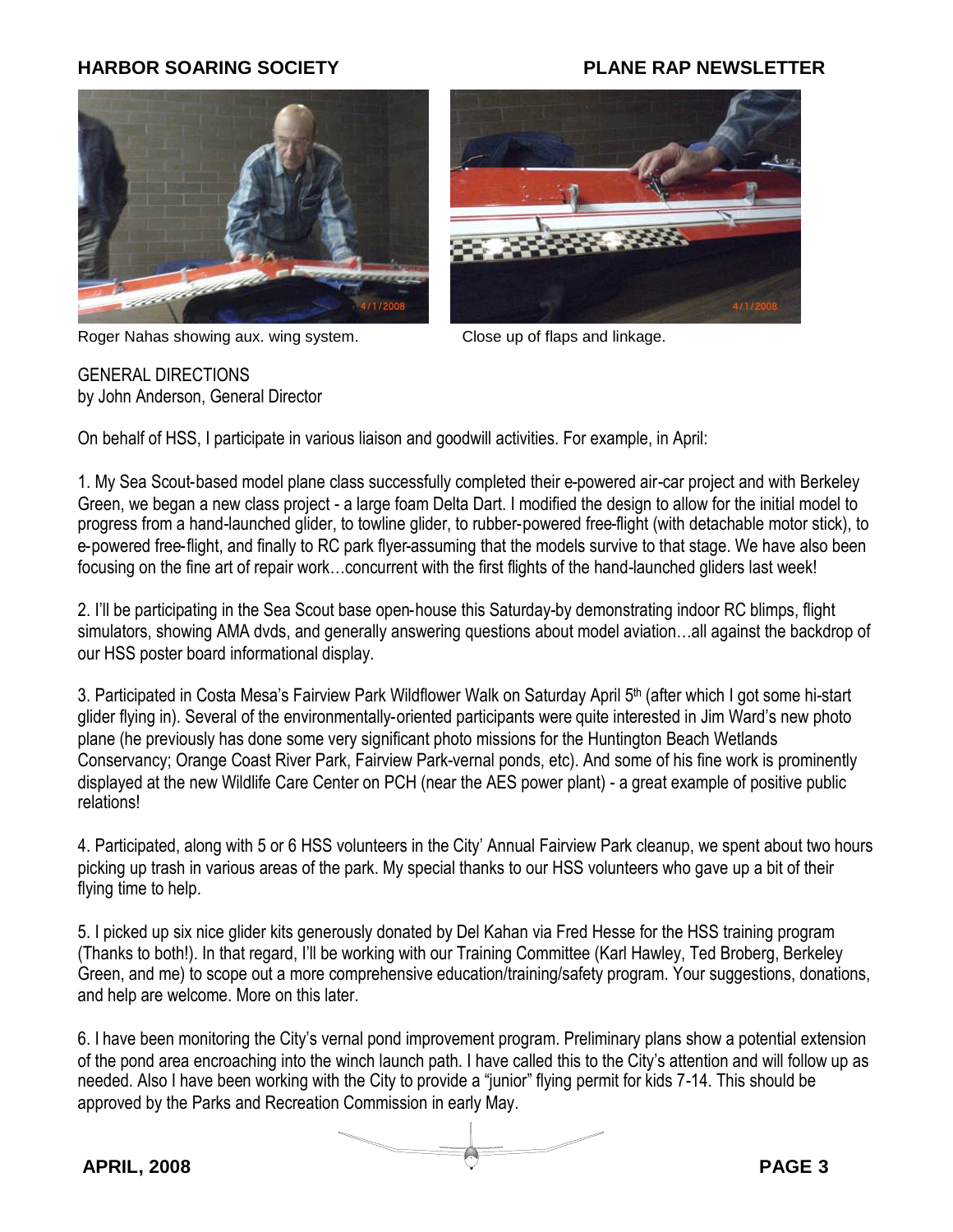7. Lets participate together! Join me on Saturday May 3 - and help the Lions Club help local charities - by enjoying a great spaghetti dinner (including salad, beverage, dessert) for only \$10 at the Costa Mesa Senior Center 695 West 19<sup>th</sup> Street. Dinner at 5 to 7 pm. Then maybe stay and play bingo for a buck a card. Wear your HSS T-shirts or pin. See you there!

## **Upcoming Events**

Saturday May 10th: Electric Fun Fly Go to [www.1hss.org](http://www.1hss.org/) for more info. All city use permits and AMA sanctions have been pulled by Jim Hanson.

Saturday June 14th RES/woody sailplane contest. Go to SWSA web site [www.silent-wings.org](http://www.silent-wings.org/) for info and map.

#### **The "Art of Low-Power Aerobatics" by Keith Shaw**

There is an excellent article by Keith Shaw on the "Art of Low-Power Aerobatics" in Ken Myer's newsletter the "Ampeer. It goes into basic airplane physics, including "induced drag" and conservation of energy. It discusses control of induced drag, how to do in-flight testing for correct cg placement, effects of over-stabilization and drag caused by nose-heaviness, drag caused by control surface deflections, drag from nose-up flight attitudes, adverse yaw from ailerons , and drag caused by use of down and right thrust settings. It also discusses how thrust settings and aileron/rudder mix have the wrong effects in inverted flight.

The article goes into some detail on practicing slow flight techniques and explains how to manage phenomena such as "aileron reversal" and "P-factor". It details how to do basic aerobatic maneuvers while managing induced drag. Lastly, it covers how to link maneuvers together into professional looking airshow routines. Below is a link to the Ampreer web site. [http://members.aol.com/kmyersefo/page3.htm#TOP](http://members.aol.com/kmyersefo/page3.htm#FEFF0054004F0050)

HSS Member Bob Goff built this beautiful Dornier 335. 600 hrs labor to finish it. Both motors are functional, it has retracts. Bob flew a successful maiden on April  $21^{st}$  at Fairview Park. The plane weighs in at 8lbs-14oz.

**APRIL, 2008 PAGE 4**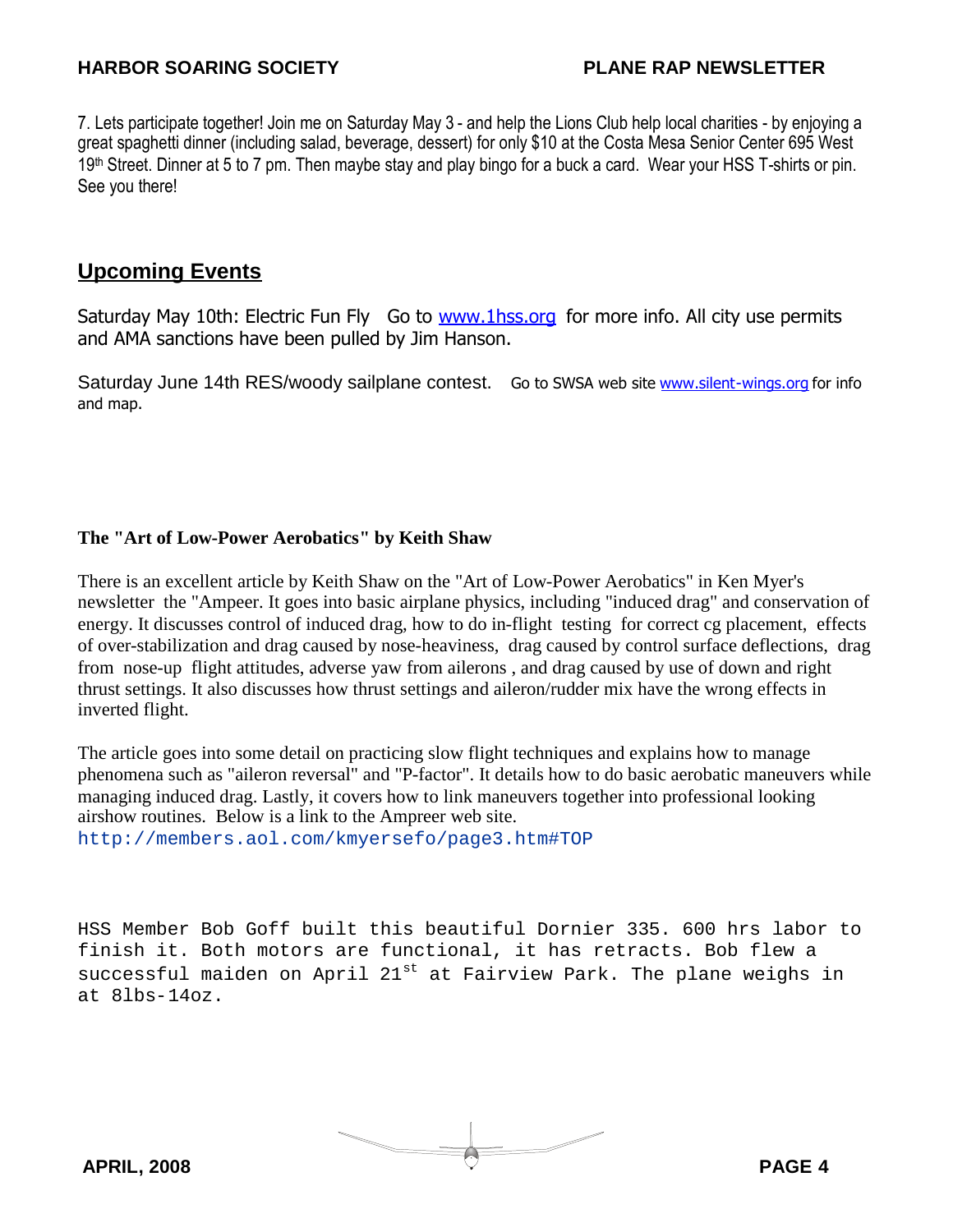

The following picture is of the UCI Design/Build/Fly Team. They sent us a thank you letter for allowing them to use our field to test their Heavy Lift entry in the Cessna/ Raytheon sponsored annual competition in Wichita, KS. Sorry to report that they finished in 16<sup>th</sup> place due to bad luck. Better luck next year!

The rules for this competition may be found at http://www.aiaadbf.org



#### **Hello fellow Club Members:**

Karl Hawly is looking for anyone who is willing to speak, do a show and tell, or a how to demonstration, on any topics related to our hobby, at one of our club meetings. Any persons interested contact Karl Hawley at (949) 574-9379 or talk to him at the flying field.

#### **Classified Ads**

*If you wish to place a free ad in our news letter contact our editor Gary Gullikson! See list of Club officers.*

**APRIL, 2008 PAGE 5**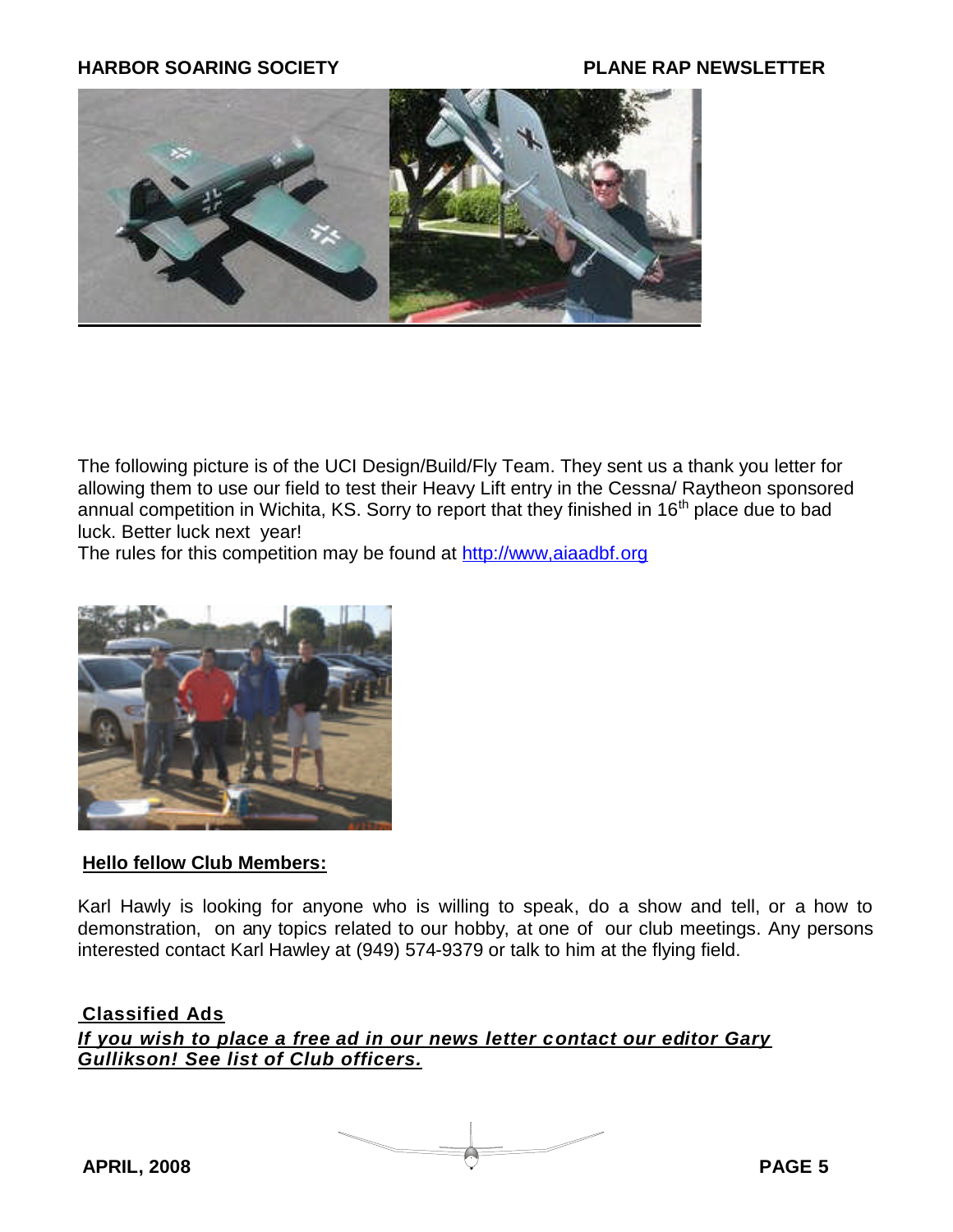Tim Beegan, HSS Member: Do you have a need for machine work? I can do small parts for R/C planes. Call me at (949) 646-6285 or see me at the field for consulting.

Tom Copp At f3x.com has a selection of electric A.R.F. Kits available at great prices if you are interested contact him @ 949- 645-7032 e-mail [tom@f3x.com.](mailto:tom@f3x.com)

Chris Johnson has a Century Swift 16 Helicopter for sale no electronics \$150.00 call (714) 329- 6984.

#### **HSS Sponsors**

The following companies are the proud sponsors of Harbor Soaring Society. They give us special offers. In return, please support them, and mention that you saw them advertised in the HSS Plane Rap newsletter.

# **COMPOSITE SPECIALTIES F3X.COM**

## IMPORTER OF WORLD CLASS F3B/F3F/F3J COMPETITION SOARING MSCHINES Tom Copp (949)645-7032 [tom@f3x.com](mailto:tom@f3x.com)



http://www.hobbyclub .com (949)349-0829

**APRIL, 2008 PAGE 6**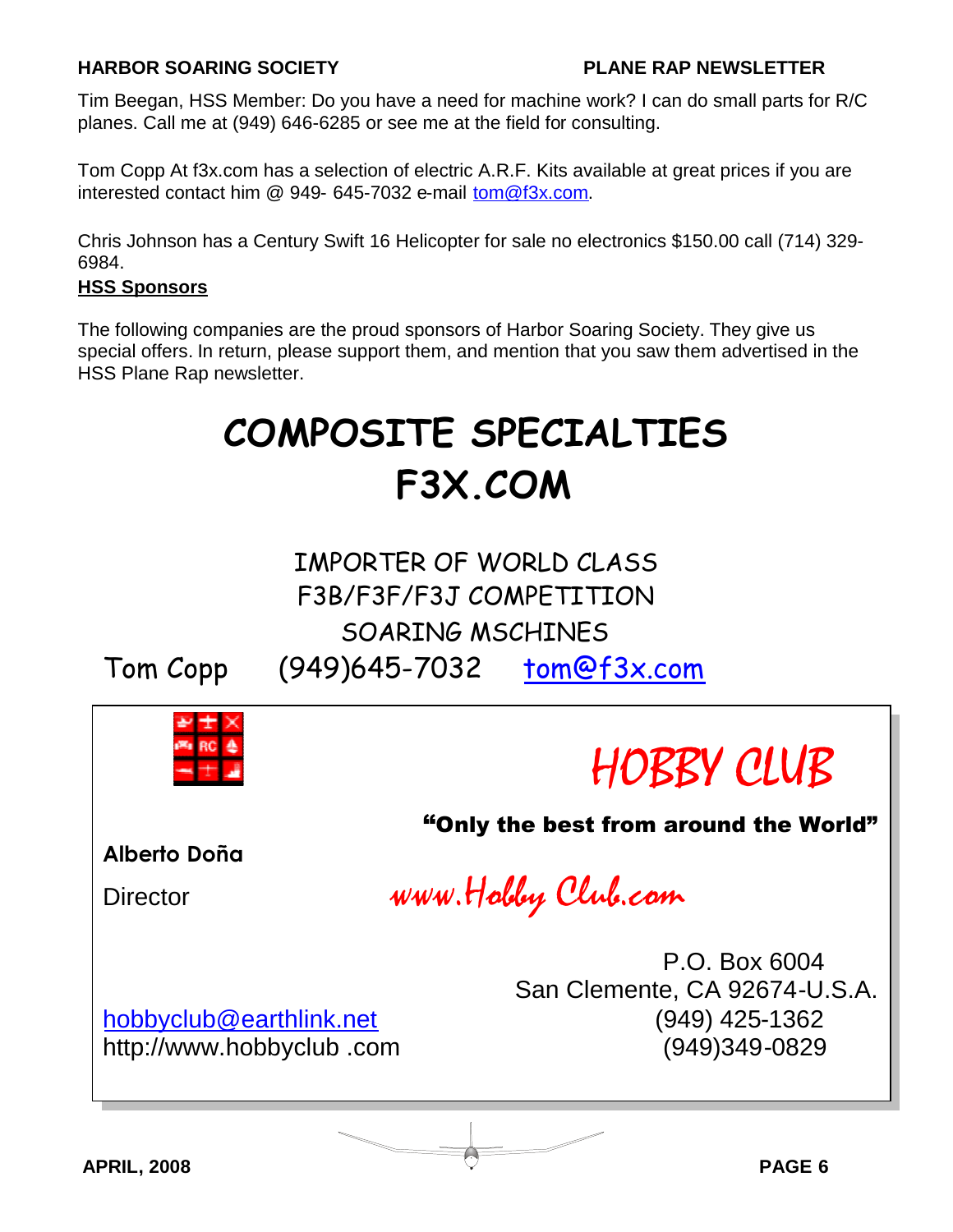

# **ROB'S R/C HOBBIES**

## **Sales / Parts / Repair**

## **Radio Control Airplanes, Helicopers, and Cars.**

7441 Garden Grove Blvd. Garden Grove (2 blocks w/o Beach Blvd.) (714) 372-2777

**APRIL, 2008 PAGE 7**